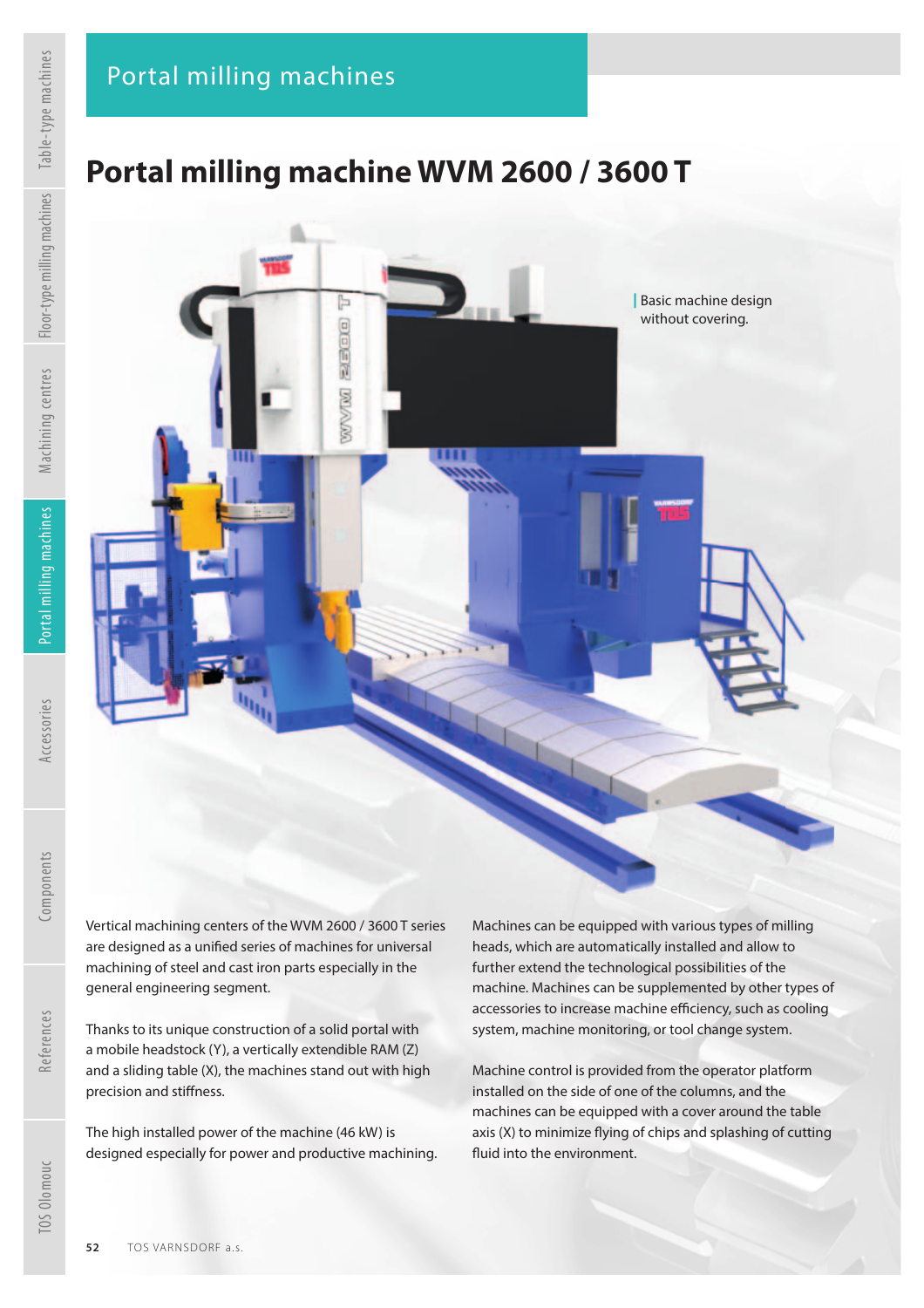### Portal milling machines





## **WVM 2600 / 3600 T**

| View from the operator's cabin to working space.

| Complete view of the machine. There is horizontaly moveable headstock with extendible RAM.





| Detail of automatic tool change system, which changes tools to the horizontaly positioned milling head.

| Detail of integrated orthogonal milling head SEMPUCO.

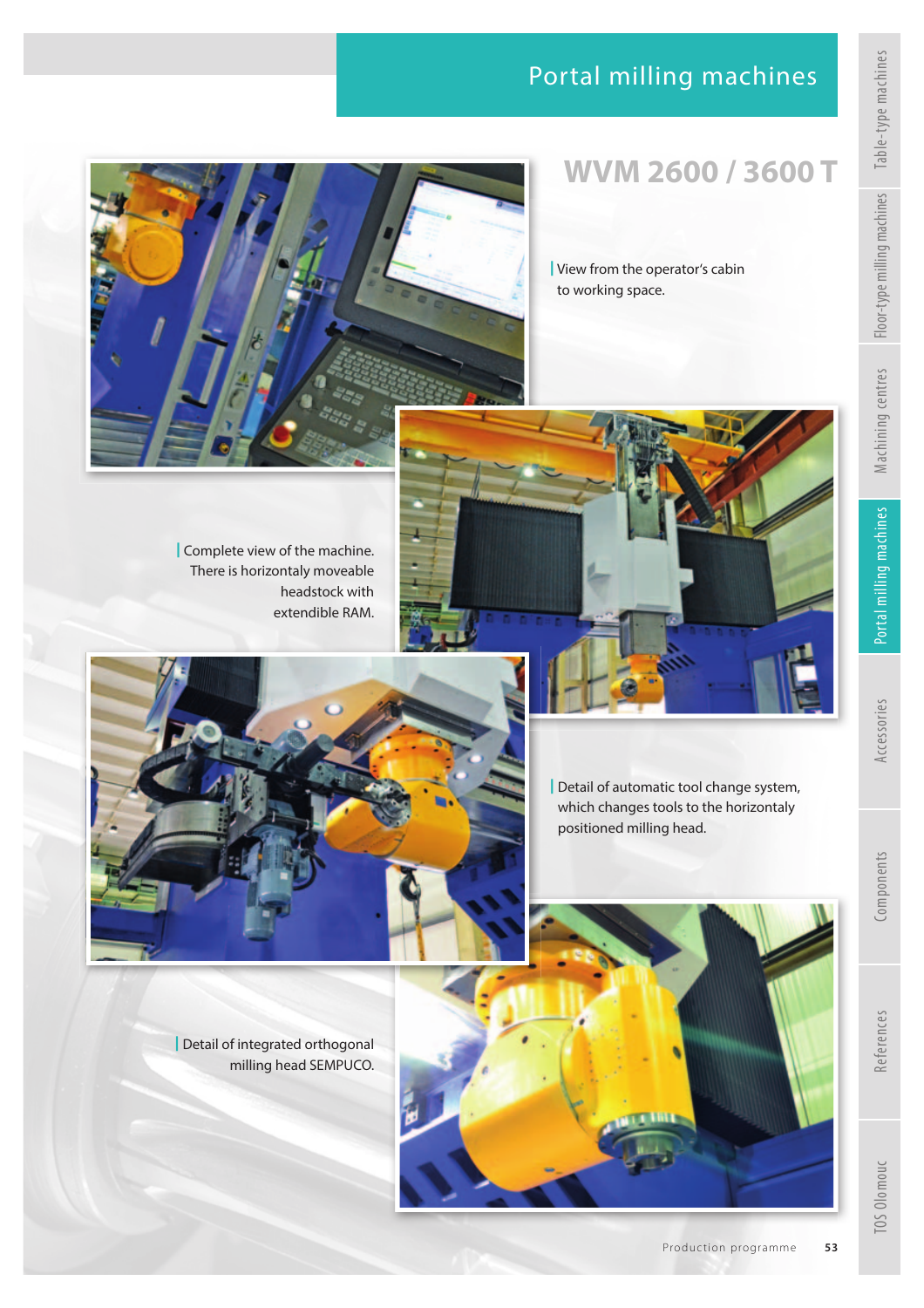# **WVM 2600 / 3600 T**

| Basic machine design with covering.



| Controlled axes schema



#### **Machine conf guration**

- Machine with integrated orthogonal milling head
- Machine equiped with an automatic tool change
- Machine equiped with an automatic special accessory change
- The WVM 2600 / 3600 T machines are equiped with 5 continuosly controlled axes (X, Y, Z, C, A)



References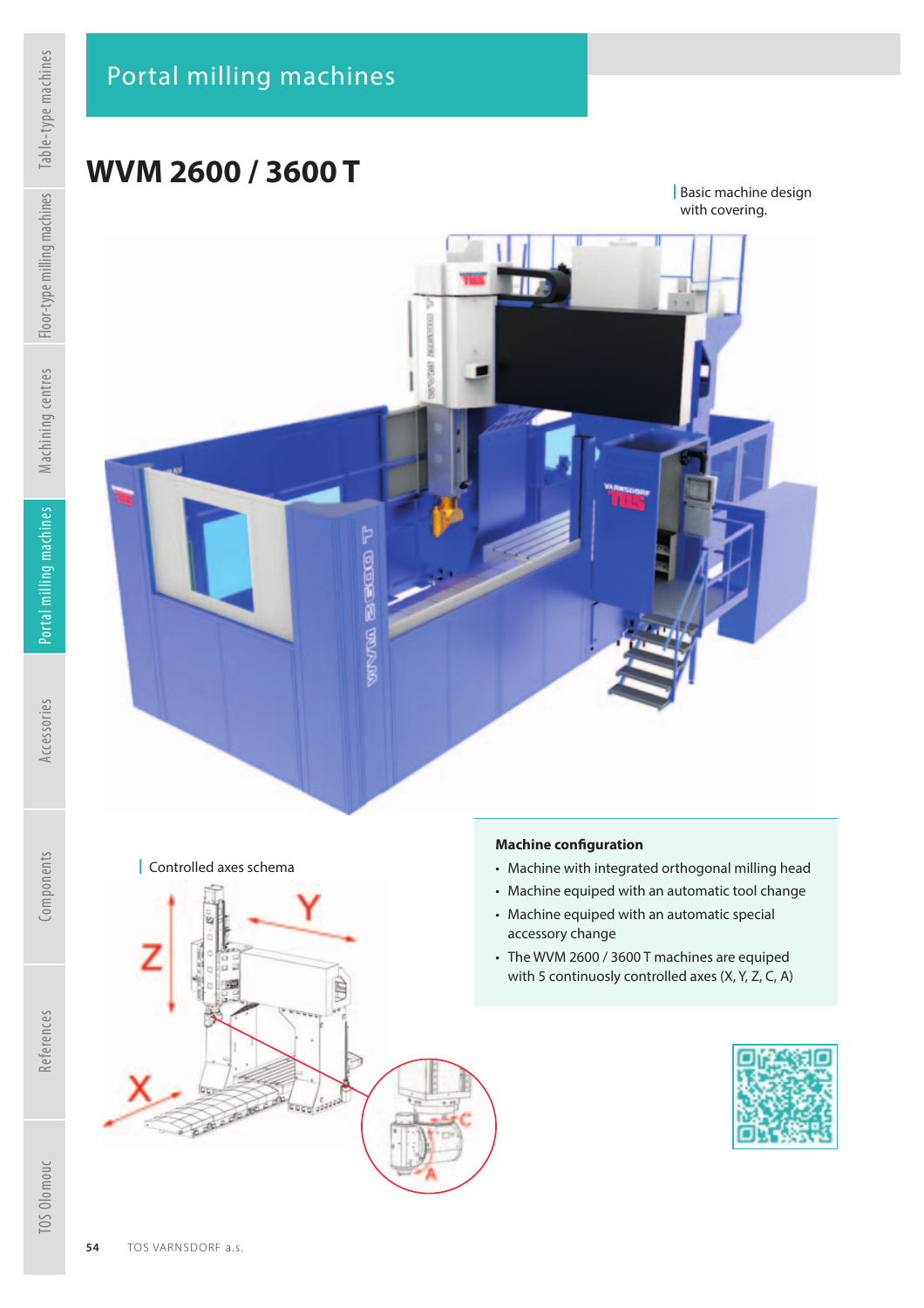#### **TECHNICAL PARAMETERS**

| <b>Headstock</b>                                                                |         |                                           | <b>WVM 2600 T</b> |      |           | <b>WVM 3600 T</b> |        |
|---------------------------------------------------------------------------------|---------|-------------------------------------------|-------------------|------|-----------|-------------------|--------|
| Termination of RAM by an interface for application of technological accessories |         |                                           |                   |      |           |                   |        |
| RAM size                                                                        | mm      |                                           |                   |      | 500 x 500 |                   |        |
| Main motor speed range                                                          | 1/min.  | $10 - 5000$                               |                   |      |           |                   |        |
| Max. output of main motor                                                       | kW      | 46                                        |                   |      |           |                   |        |
| Max. torque on the driving shaft                                                | Nm      | 1 3 7 5                                   |                   |      |           |                   |        |
| Ram stroke Z                                                                    | mm      | 1500                                      |                   |      |           |                   |        |
| Headstock horizontal transverse traverse Y                                      | mm      |                                           | 3200              |      |           | 4200              |        |
| - when AVTP system is applied                                                   | mm      |                                           | 4 3 0 0           |      |           | 5 3 0 0           |        |
| Headstock with the integrated milling head                                      |         |                                           |                   |      |           |                   |        |
| Spindle tool hollow                                                             |         | <b>ISO 50</b>                             |                   |      |           |                   |        |
| Max. spindle speed                                                              | 1/min.  | 5 0 0 0                                   |                   |      |           |                   |        |
| Max. transmitted power                                                          | kW      | 40                                        |                   |      |           |                   |        |
| Max. spindle torque                                                             | Nm      | 1 200                                     |                   |      |           |                   |        |
| Basic increment for positioning both dividing planes                            | $\circ$ | $\mathbf{1}$                              |                   |      |           |                   |        |
| Range of rotation in the A axis                                                 | $\circ$ | ±180                                      |                   |      |           |                   |        |
| Range of rotation in the C axis                                                 | $\circ$ | ±180                                      |                   |      |           |                   |        |
| <b>Work bench for WVM 2600 T</b>                                                |         |                                           |                   |      |           |                   |        |
| Table longitudinal traverse X                                                   | mm      | 3 500, 4 500, 5 500, 6 500, 8 500, 10 500 |                   |      |           |                   |        |
| Distance between the columns                                                    | mm      | 2600                                      |                   |      |           |                   |        |
| Width of table clamping area                                                    | mm      | 1500, 2000                                |                   |      |           |                   |        |
| Length of the table clamping area                                               | mm      | 3000                                      | 4000              | 5000 | 6000      | 8000              | 10 000 |
| Maximum work-piece weight                                                       | t       | 16                                        | 20                | 24   | 28        | 36                | 40     |
| Size of the clamping T-grooves                                                  | mm      | 28H8                                      |                   |      |           |                   |        |
| Spacing of the clamping T-grooves                                               | mm      | 250                                       |                   |      |           |                   |        |
| Work bench for WVM 3600 T                                                       |         |                                           |                   |      |           |                   |        |
| Table longitudinal traverse X                                                   | mm      | 3 500, 4 500, 5 500, 6 500, 8 500, 10 500 |                   |      |           |                   |        |
| Distance between the columns                                                    | mm      | 3 600                                     |                   |      |           |                   |        |
| Width of table clamping area                                                    | mm      | 2 500, 3 000                              |                   |      |           |                   |        |
| Length of the table clamping area                                               | mm      | 3000                                      | 4000              | 5000 | 6000      | 8000              | 10 000 |
| Maximum work-piece weight                                                       | t       | 20                                        | 24                | 28   | 32        | 40                | 40     |
| Size of the clamping T-grooves                                                  | mm      | 28H8                                      |                   |      |           |                   |        |
| Spacing of the clamping T-grooves                                               | mm      | 250                                       |                   |      |           |                   |        |
| <b>Travels</b>                                                                  |         |                                           |                   |      |           |                   |        |
| Range of traverse (working and rapid travel) - X, Y, Z                          | mm/min. | $1 - 25000$                               |                   |      |           |                   |        |
| Max. traverse forces in the X, Y, Z, W axes                                     | kN      | 20                                        |                   |      |           |                   |        |
| <b>Automatic tool change</b>                                                    |         |                                           |                   |      |           |                   |        |
| Number of pockets - chain type magazine                                         | pcs     | 40,60                                     |                   |      |           |                   |        |
| Number of pockets - meander type magazine                                       | pcs     | 80, 100, 120                              |                   |      |           |                   |        |
| Tool change time                                                                | s       | 16                                        |                   |      |           |                   |        |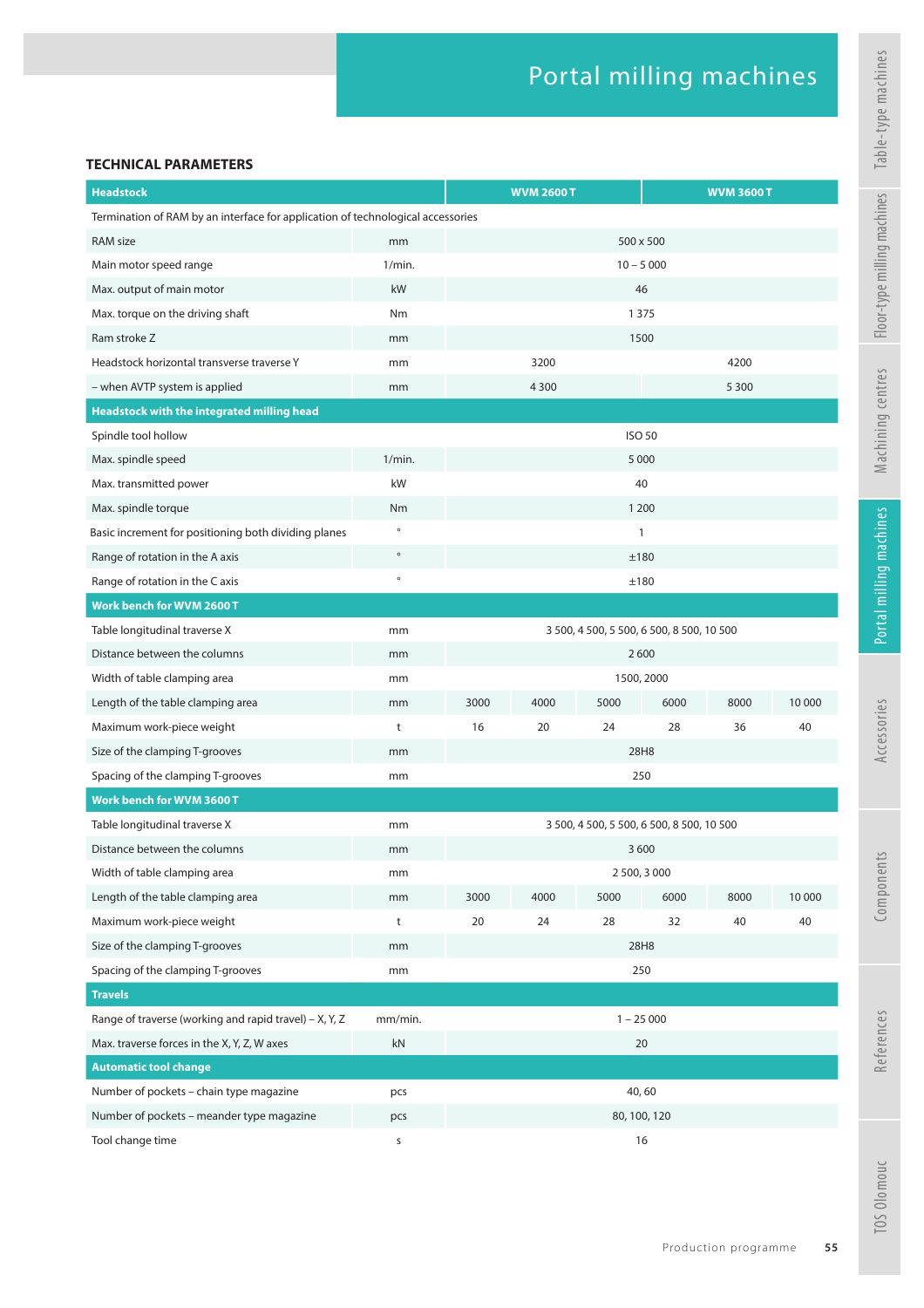# **WVM 2600 / 3600 T**

#### **X, Y, Z axis drives**

Drives of all the linear axes are fitted with separate electric regulating actuators. The Z axis is driven via a ball screw with pre-loaded nuts. The X and Y axes are driven via a rack and two pre-loaded pinion gears controlled by a "Master-Slave" system.



#### **Machine frame**

The frame consists of a bed with a traversing table, above which a transversely housed headstock moves on the crossbeam that is attached to two vertical stands. All the frame parts are designed as rigid and optimally sized castings.

#### **Guiding of movable groups**  Linearly traversing groups of the X, Y, and Z machine axes are guided using linear roller guides. Bed guideways are covered with telescopic steel guards. A crossbeam guideway is protected by folded fabric

bellows.

ш

References

TOS Olomouc